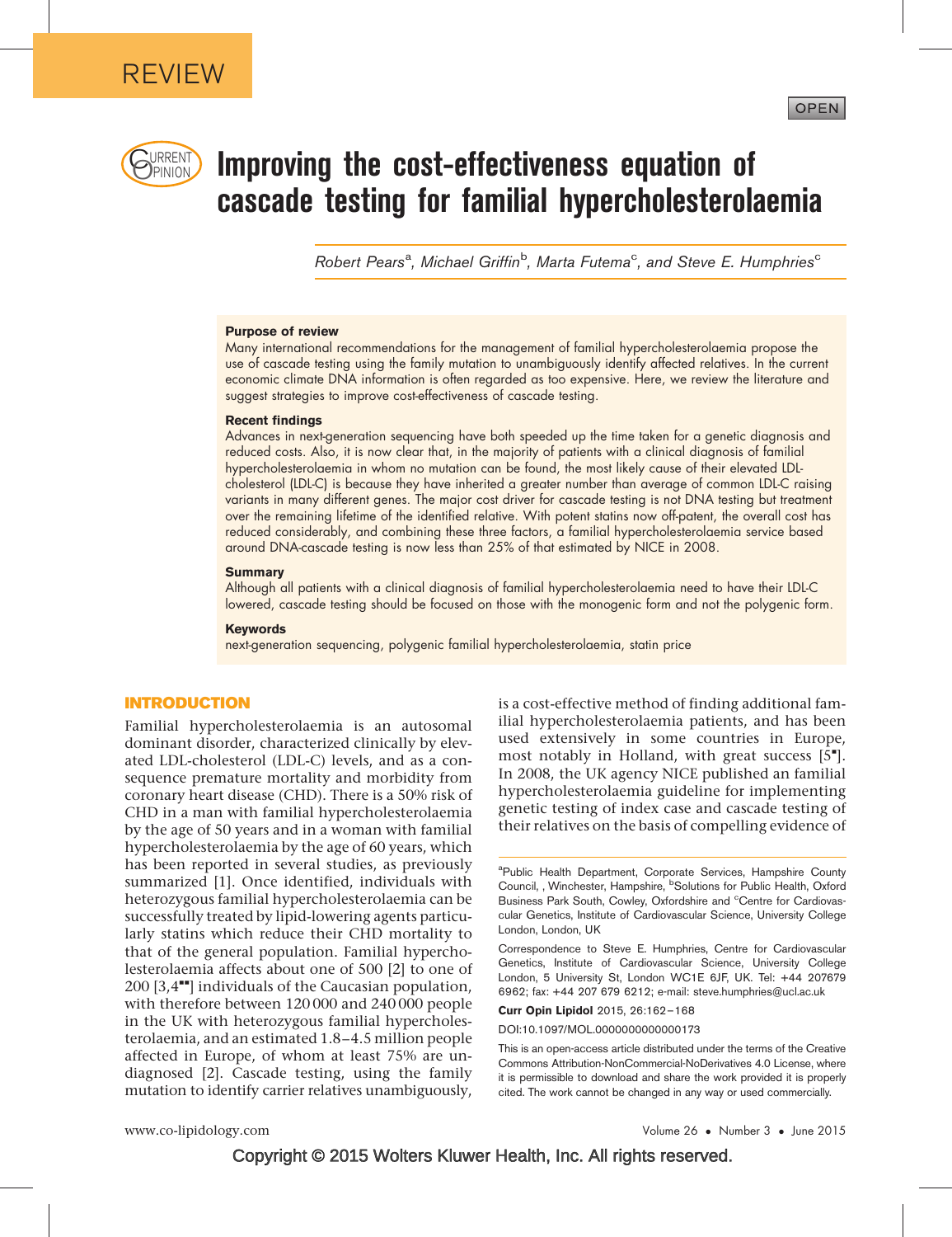## KEY POINTS

- Recent developments in NGS methods have improved the cost and time efficiency of genetic diagnosis for familial hypercholesterolaemia.
- Cascade testing to identify relatives affected by familial hypercholesterolaemia is most cost-effective in families diagnosed with the monogenic form of familial hypercholesterolaemia.
- The cost of cascade testing in familial hypercholesterolaemia families has significantly fallen mainly due to the reduction in costs of lipidlowering therapy.
- A 'dual care' approach for the familial hypercholesterolaemia patients' management, and avoiding cascade testing in relatives of polygenic hypercholesterolaemia cases, can provide further savings on cascade testing.

clinical efficacy and cost-effectiveness [\[6\],](#page-5-0) and several other country specific and international consensus guidelines have made similar recommendations [\[7\]](#page-5-0). Using the NICE model, it has been estimated that DNA-based cascade testing for identifying and managing affected relatives had an incremental cost-effectiveness ratio (ICER) of  $\sim$ £3666 ( $\sim$ €4600) per quality adjusted life year (QALY) gained [\[8\],](#page-5-0) which is much more costeffective than many current ongoing screening programmes. However, in the UK and many countries in Europe, DNA-based cascade testing is still not being undertaken, in large part because of the perception that the provision of the service is too expensive in difficult economic times. Here, we review the literature regarding the cost-effectiveness of DNA-based cascade testing for familial hypercholesterolaemia and examine how recent advances in genetic knowledge and methods, and the cost reduction achieved by changing the model of care and using off-patent statins can influence overall costs.

## GENETIC TESTING FOR FAMILIAL HYPERCHOLESTEROLAEMIA

Roughly, 93% of patients with identified genetic cause have a mutation in the receptor for LDLs (LDLR) and the University College London worldwide database currently holds more than 1200 published and confirmed genetic causes of familial hypercholesterolaemia [\[9\].](#page-5-0) The second most common cause of familial hypercholesterolaemia worldwide is a single mutation in the gene for apolipoprotein B (APOB) which prevents efficient binding of the LDL-C particle to the receptor and therefore reduces clearance of LDL-C from the blood by the liver ( ${\sim}5\%$  of familial hypercholesterolaemia patients in the UK [\[10\]\)](#page-5-0). The other molecular cause of familial hypercholesterolaemia is that of mutations in the gene for proprotein convertase subtilisin/kexin type 9 (PCSK9), which encodes the PCSK9 protein which is involved in the degradation of the LDLreceptor during its recycling and cellular trafficking. Mutations causing familial hypercholesterolaemia are gain-of-function, and in the UK a common mutation in this gene explains about 2% of patients with familial hypercholesterolaemia [\[10\].](#page-5-0)

Since the announcement of the entire human genome sequence in 2007 there has been huge technological advances, such that it is now possible to use 'next-generation sequencing' (NGS) methods to sequence the whole of the genome of an individual, or more usefully, all the parts of the genome that code for proteins, known as 'exome sequencing'  $[11,12,13^{\bullet\bullet},14]$  $[11,12,13^{\bullet\bullet},14]$ . DNA diagnostic labs have now developed methods whereby all the protein coding regions of the genome for the known familial hypercholesterolaemia genes can be captured and sequenced in one run with high accuracy  $[15"$  $[15"$ [,16](#page-5-0)"[,17](#page-5-0)"[\]](#page-5-0), and with the addition of small 'barcoding' sequence runs into the primers used to PCR amplify the regions of interest, it is now possible to mix the samples from up to 96 individuals and analyse them in one run with high accuracy  $[17<sup>*</sup>]$  $[17<sup>*</sup>]$  $[17<sup>*</sup>]$ . This economy of scale is helping to drive down prices so that now a full familial hypercholesterolaemia diagnostic scan can be completed for roughly £250 and the data can also be used to look to see if an individual has a large insertion or deletion of the gene, which occurs in about 5% of patients  $[15"']$  $[15"']$  $[15"']$ . Using these methods produces a large amount of sequence data, which must be analysed using statistical and bioinformatics approaches and this has increased the number of occasions whereby a variant of uncertain significance is identified  $[18\text{'''}]$  $[18\text{'''}]$  $[18\text{'''}]$ . This creates a diagnostic conundrum which clearly cannot be reported as familial hypercholesterolaemia-causing to the clinician or patient but which requires either in-vitro molecular assays to examine impact on transcription or correct splicing, or by family studies to see if other relatives who have inherited this variant have also shown high LDL-C levels. Several novel variants in the APOB gene have also been identified and shown to be familial hypercholesterolaemia-causing using invitro assays  $[19,20$ <sup> $\text{--}$ </sup>[\]](#page-5-0).

## POLYGENIC FAMILIAL HYPERCHOLESTEROLAEMIA

Overall,  $\sim$  60% of patients with a clinical diagnosis of possible or definite familial hypercholesterolaemia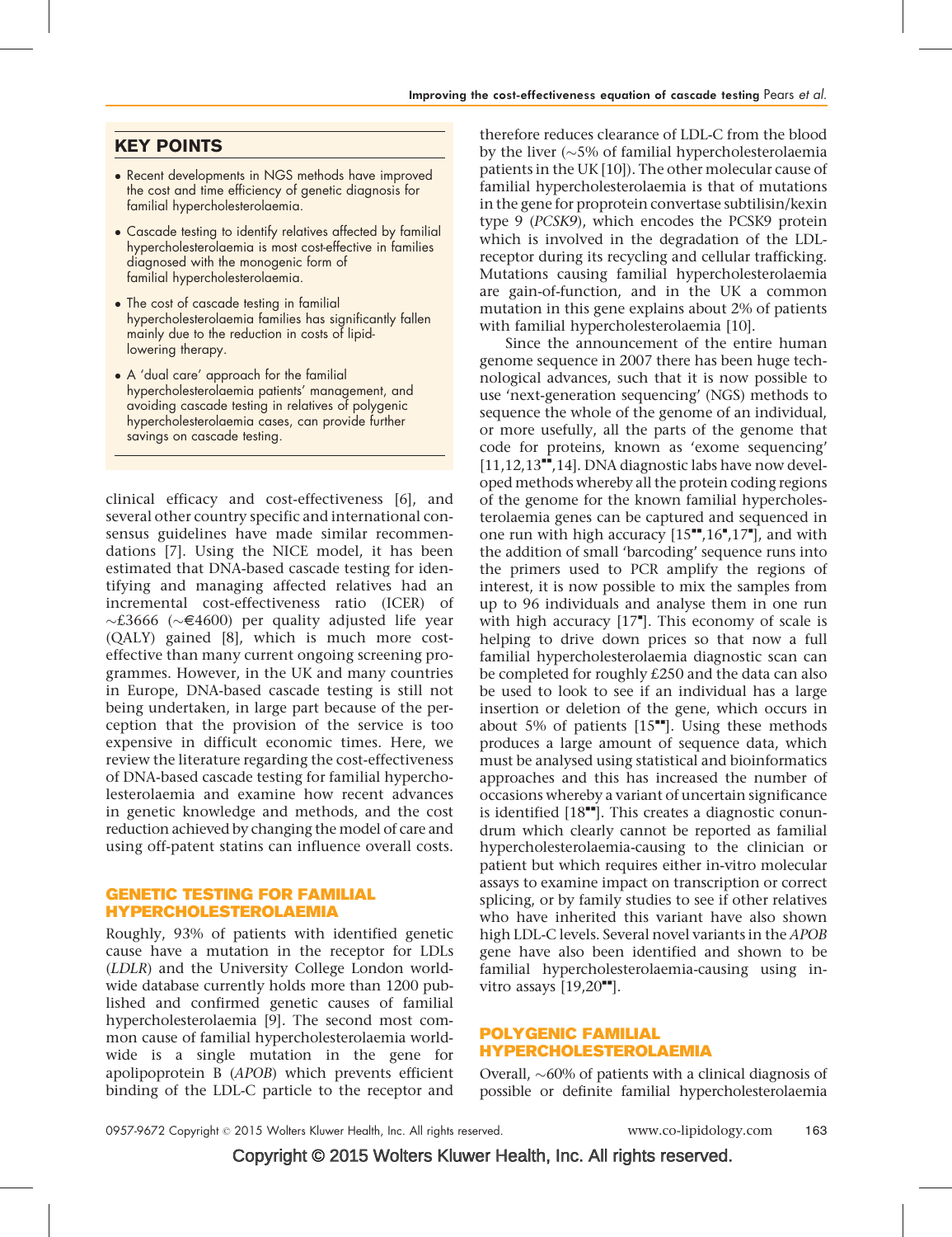(i.e. having a Dutch Lipid Clinic Score of over 5) are mutation negative by conventional testing, and in this group it is now clear that the familial hypercholesterolaemia phenotype can be reproduced by an accumulation of common small-effect LDL-C raising alleles. This was first reported in 2013 [\[21](#page-5-0)"[\],](#page-5-0) and now (Fig. 1) confirmed in samples from an additional six different countries and in both adults and children  $[22<sup>**</sup>]$  $[22<sup>**</sup>]$ . The data indicate that in clinical familial hypercholesterolaemia but mutation-negative patients, at least 80% are likely to have a polygenic cause of the elevation in LDL-C rather than an as yet unidentified single gene mutation. Cascade testing would be less effective in such cases, since the number of them inheriting this high number of LDL-raising single nucleotide polymorphisms (SNPs) would be considerably lower than the 50% affected relatives expected for mono-genic inheritance. We proposed [\[21](#page-5-0)"[\]](#page-5-0) that patients with a familial hypercholesterolaemia phenotype, in whom no familial hypercholesterolaemiacausing mutation can be found, should be given the clinical diagnosis of polygenic hypercholesterolaemia, and not familial hypercholesterolaemia. This should not, however, affect the treatment of these patients, but would influence the decision to conduct cascade testing in their relatives  $[21<sup>•</sup>]$  $[21<sup>•</sup>]$ .

#### CLINICAL UTILITY OF DNA TESTING

There are several reasons why, based on published evidence, the NICE guidelines for familial hypercholesterolaemia published in 2008, and the NICE quality standards, published in 2013 emphasized the clinical utility of DNA testing. The first is because there is a significant overlap in the



FIGURE 1. The overall difference between the combined mutation-negative familial hypercholesterolaemia groups and the approximately 3000 healthy individuals from the Whitehall II study was 0.38 ( $\pm$ 0.027), P < 10<sup>-15</sup>. Data from  $[22$   $]$ .

distribution of LDL-C levels in mutation carriers and their first-degree relatives who do not carry a mutation [\[23,24\]](#page-6-0), and this overlap reduces the efficiency of cascade testing. The cascade testing programmes that have been carried out so successfully in Holland  $[5",24]$  $[5",24]$  $[5",24]$  and that are now being actively pursued in both Wales [\[25\]](#page-6-0) and Scotland [\[26\],](#page-6-0) therefore use DNA testing to identify those with a mutation and only cascade test in mutation-positive families. Although false-positive results based on LDL-C levels identify individuals whose LDL-C is high and may need to be treated, if they do not carry the family mutation, testing their children will clearly result in no (or very low) frequency of new familial hypercholesterolaemia patients. The opposite of this is that in the falsenegative individuals who carry a mutation but whose LDL-C level is a below the diagnostic threshold, their low LDL-C may be because they have luckily inherited LDL-C lowering genetic variants or are adopting an LDL-C lowering environment, but clearly 50% of their children are at risk of inheriting the mutation and may not be lucky enough to take on the lifestyle or have inherited the LDL-C-lowering variants.

## COST-EFFECTIVENESS OF DIFFERENT STRATEGIES FOR CASCADE TESTING IN FAMILIAL HYPERCHOLESTEROLAEMIA FAMILIES

The cost-effectiveness literature for familial hypercholesterolaemia has been recently reviewed [\[27\]](#page-6-0). Six studies reported on the cost-effectiveness of familial hypercholesterolaemia screening and subsequent treatment of the identified relatives. All such papers use published estimates of the high risk of CHD in men and women with familial hypercholesterolaemia (as summarized in [\[1\]\)](#page-5-0), and the efficacy of the early-in-life initiated treatment, as has been demonstrated in the UK Simon Broome Study and in Holland [\[28,29\].](#page-6-0) These CHD estimates were examined in detail by NICE CG71 and accepted as robust and used in their published analysis [\[8\].](#page-5-0) Compared with no screening the ICER of screening ranged from  $\epsilon$ 3177 to  $\epsilon$ 29 554 per life year gained. The results were sensitive to the underlying prevalence of familial hypercholesterolaemia among the population being examined, the validity of the screening test and the price and efficacy of lipidlowering therapy. The authors concluded that overall, cascade testing for new cases of familial hypercholesterolaemia was cost-effective, but there were uncertainties in the modelling methods, especially with regard to the use of different approaches to assess the outcomes of treatment. It was recognized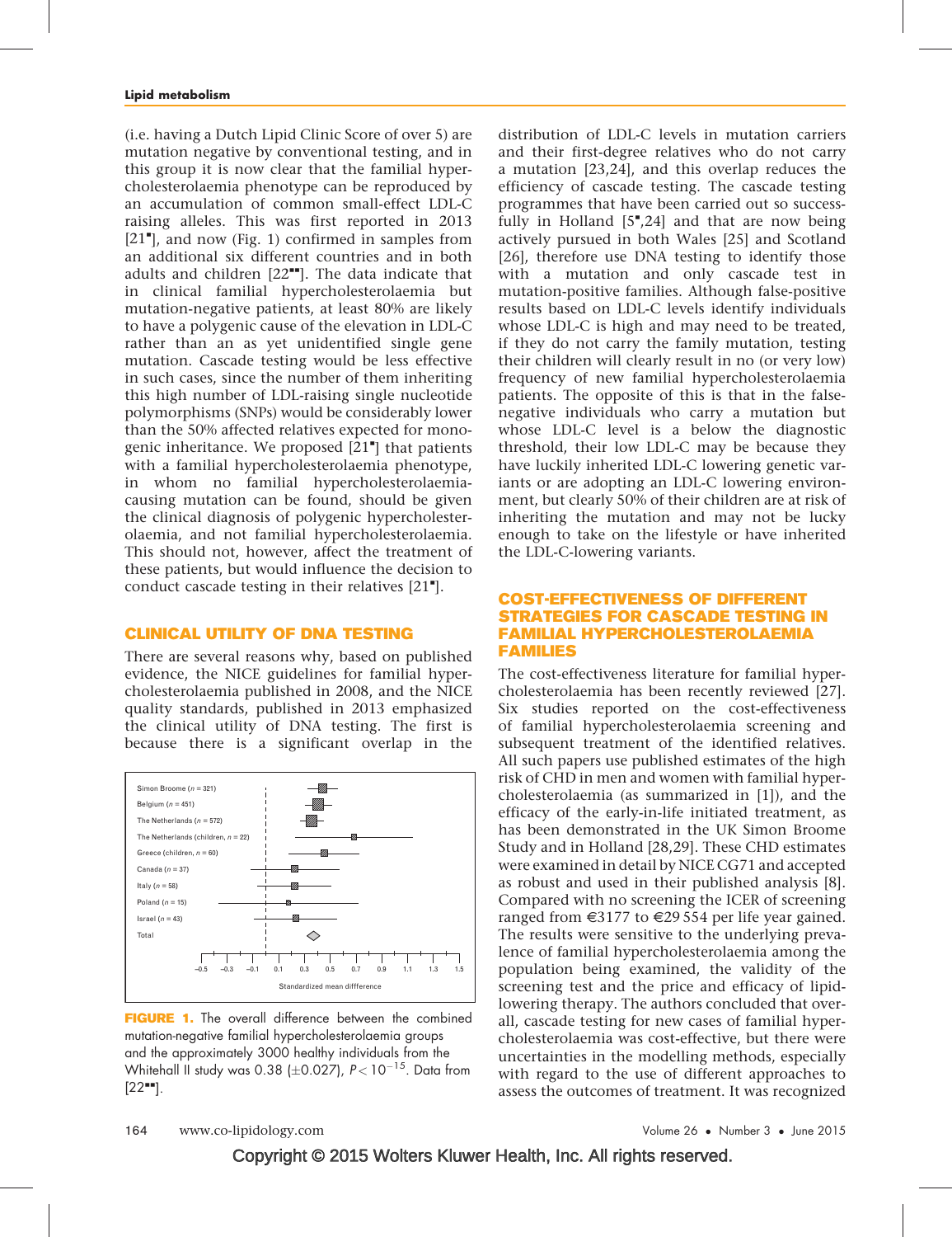that cost-effectiveness would improve further once atorvastatin and rosuvastatin lost exclusivity.

These issues were examined in more detail in a follow-up paper  $[30"$  $[30"$  using data from an Australian healthcare perspective. Using a Markov model and a 10-year time horizon to simulate the onset of firstever CHD and death in close relatives of monogenetic familial hypercholesterolaemia index cases the decision-analysis compared the clinical consequences and costs of cascade testing versus no testing. The annual risk of CHD and benefits of treatment were estimated from a cohort study, and the underlying prevalence of familial hypercholesterolaemia, sensitivity, specificity, cost of screening, treatment and clinic follow-up visits were derived from a cascade screening service for familial hypercholesterolaemia in Western Australia. The model was cost-effective. It estimated that testing would reduce the 10-year incidence of CHD from 50.0 to 25.0% among people with familial hypercholesterolaemia. Of every 100 people tested, there was an overall gain of approximately 25 life-years and 29 QALY, with an ICER in Australian dollars,  $$4155$  ( $$850$ ) per years of life saved and \$3565  $(\text{\textsterling}5093)$  per QALYs gained.

A recent paper by Pears et al. [\[31](#page-6-0)"[\]](#page-6-0) examined the cost-effectiveness of three alternative models of care for familial hypercholesterolaemia. The first model considered was a specialist-led model. This model was similar to the NICE model with the exception that a lower proportion of patients would have annual reviews in secondary care. The second model involved primary care taking responsibility for the entire adult familial hypercholesterolaemia care pathway. In this model, no patients would be referred to a familial hypercholesterolaemia specialist (locally this means a lipidologist), and all patients would be reviewed annually by their GP. The final model was a 'dual care' model in which primary care would manage the majority of the familial hypercholesterolaemia cascade testing pathway. In this final model, GPs would be able to refer patients to lipidologists if they needed further advice about management, or to genetic services, when advice on cascade testing was needed because a genetic mutation had not been identified.

The authors conclude that costs for all three models were now less than 50% of the cost of the original estimates undertaken by NICE. By using the latest statin costs and reduced DNA testing costs, by reducing the proportion of patients prescribed more expensive proprietary owned rosuvastatin and by managing more patients with familial hypercholesterolaemia in primary care, providing an familial hypercholesterolaemia service is now much more affordable than predicted by NICE in 2008. The

reduction in costs with generic atorvastatin now available ( $\sim$ £368–25 pa for 40 mg or £45 pa for 80 mg) this reduces the cost of a 10-year service by 42.5% ( $\scriptstyle\mathtt{\sim} \mathcal{E}4.8-$ 2.8 million). Compared with the generic atorvastatin costing estimates, the specialist-led model reduced 10-year costs by a further 27.2%, the dual care model by a further 32.5% and the GP-led model by a further 35.8%. The three alternative models of care were now less than 50% of the cost of the original estimates undertaken by NICE. If 50% of patients with familial hypercholesterolaemia are diagnosed early in life and then treated optimally over a 55-year period,  $£94.7$  million  $£1.97$  million per 1000 cases) can be saved through reduced CV events, or £1.7 million  $(\text{\textsterling}1.2 \text{ million})$  per year.

Pears et al. assess their models in a population of 1.95 million, estimating the dual care model to cost £1.89 million ( $\sim \in 2.6$  million) over 10 years. If we extrapolate the figure to that of the entire population of England (53.9 million in 2013), the original NICE model will cost approximately £134.5 million  $(\in \{95.49 \text{ million})$  over 10 years and the dual care model will cost approximately £67.3 million ( $€47.8$ ) million). Such a programme would include the cost of medicines, management in primary care, referral for specialist attention and genetic testing and assessment of family members. However, as we now understand that the majority of those with no detectable mutation do not have 'monogenic' familial hypercholesterolaemia, costs can be reduced further if we also only cascade test from familial hypercholesterolaemia patients with a monogenic cause of familial hypercholesterolaemia. Based on (31) this would be only approximately 45% of those with a clinical diagnosis of familial hypercholesterolaemia, and would reduce costs still further to approximately £28.5 million ( $\sim \in 40$  million) as shown in Fig. 2a (see [\[28\]](#page-6-0) and supplementary material for detailed assumptions of this model). The dual model of care, excluding polygenic hypercholesterolaemia cascade testing, is now less than 25% of the cost of the original 2008 estimates undertaken by NICE. Restricting cascade testing to monogenic families reduces the number of cardiac events avoided over 10 years from 2736 to 2229 (18.5% reduction) as shown in Fig. 2b. However, relative cost-effectiveness jumps. For instance, in year eight onwards the cost per cardiac event avoided is £39489 ( $\in$ 28037) in the original NICE model, £18088 ( $\in$ 12842) in the dual model and £7155  $(\text{\textsterling}5080)$  in the monogenic cascade testing model.

## **CONCLUSION**

Although almost all recent guidelines for the identification and management of familial hypercholesterolaemia recognize the utility of DNA-based

Copyright © 2015 Wolters Kluwer Health, Inc. All rights reserved.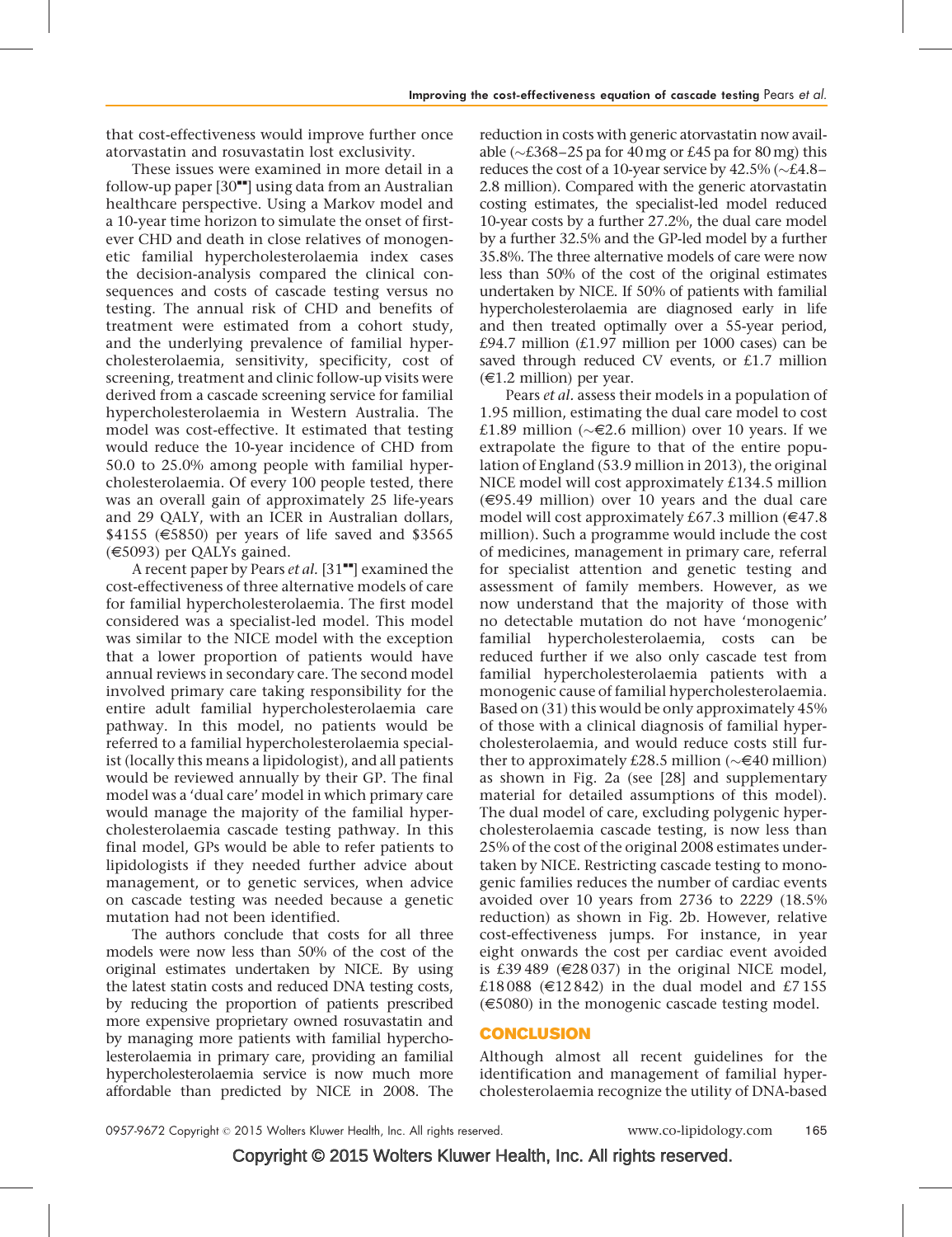

FIGURE 2. Estimate over 10 years of the costs in a monogenic cascade testing familial hypercholesterolaemia service. (a) A comparison of costs and clinical benefits (i.e. a population of 53.9 million), assume costs based on atorvastatin off-patent, only mutation-positive patients included as index cases for cascade testing and a cost of £250 per index test and £70 per relative test, and based on the dual care pathway in [\[28\].](#page-6-0)  $\in$  costs estimated assuming 1  $\in$  = £0.71. (b) A comparison of costs per cardiac events avoided. Adapted with permission from [\[28\]](#page-6-0).

cascade testing for the identification of at-risk relatives, few countries to date have implemented this as a national strategy. The advent of NGS methods and the recognition that the vast majority of patients with a clinical diagnosis of familial hypercholesterolaemia but with no identified mutation have a polygenic cause of their elevated LDL-C suggests sensible targeting strategies for cascade testing. It is likely that individuals with polygenic familial hypercholesterolaemia will not have so severe atherosclerosis as monogenic familial hypercholesterolaemia, or at least will not manifest their cardiovascular disease at such an early age, although further research is urgently needed to explore this. Such individuals could be easily managed in general practice, whereas monogenic familial hypercholesterolaemia may well require management in expert centres because they require multiple drug therapies in order to reduce their LDL-C levels to acceptable target levels, or the use of novel lipid lowering agents such as monoclonal antibodies to PCSK9. Use of this dual care approach also reduces overall costs of the cascade testing and management programme, but the major factor in the huge reduction in costs is the availability of potent off-patent statins. As such, the cost of providing a familial hypercholesterolaemia service has reduced by three-quarters in the past 5 years.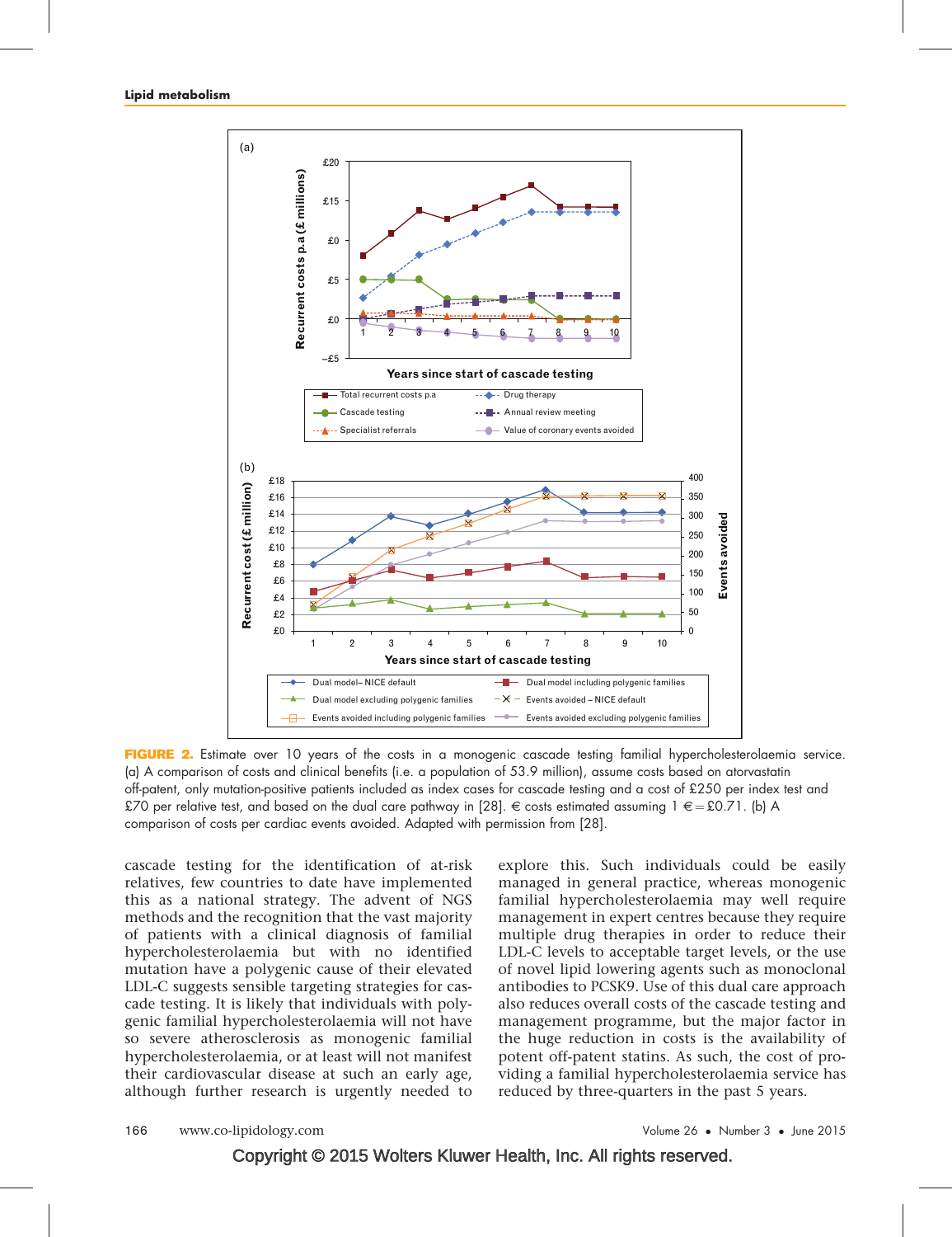#### <span id="page-5-0"></span>Acknowledgements

The authors would like to thank Prof Christopher D. Byrne for his helpful comments regarding reference 27, and Dr Ruth Milton, Director of Public Health in Hampshire for supporting the development of a familial hypercholesterolaemia service.

### Financial support and sponsorship

S.E.H. holds a Chair funded by the British Heart Foundation, and S.E.H. and M.F. are supported by the National Institute for Health Research University College London and Hospitals Biomedical Research Centre and by the BHF (PG08/008).

## Conflicts of interest

There are no conflicts of interest.

#### REFERENCES AND RECOMMENDED READING

Papers of particular interest, published within the annual period of review, have been highlighted as:

- of special interest
- $\Box$  of outstanding interest
- 1. Marks D, Thorogood M, Neil HA, Humphries SE, A review on the diagnosis. natural history, and treatment of familial hypercholesterolaemia. Atherosclerosis 2003; 168:1–14.
- 2. Nordestgaard BG, Chapman MJ, Humphries SE, et al. Familial hypercholesterolaemia is underdiagnosed and undertreated in the general population: guidance for clinicians to prevent coronary heart disease: consensus statement of the European Atherosclerosis Society. Eur Heart J 2013; 34:3478– 3490a.
- 3. Benn M, Watts GF, Tybjaerg-Hansen A, Nordestgaard BG. Familial hypercholesterolemia in the danish general population: prevalence, coronary artery disease, and cholesterol-lowering medication. J Clin Endocrinol Metab 2012; 97:3956–3964.
- 4. Do R, Stitziel NO, Won HH, et al. Exome sequencing identifies rare LDLR and && APOA5 alleles conferring risk for myocardial infarction. Nature 2015; 518: 102–106.

Exome sequencing of 9793 early myocardial infarction (MI) patients (<50 years in males and  $\leq$ 60 years in females) along with MI-free controls. LDLR mutation carriers were at 4.2-fold increased risk for MI; carriers of null alleles at LDLR were at even higher risk (13-fold difference). Approximately 2% of early MI cases harbour a rare, damaging mutation in LDLR, this estimate is similar to one made more than 40 years ago using an analysis of total cholesterol. Among controls, about one in 217 carried an LDLR coding-sequence mutation and had plasma LDL cholesterol greater than 190 mg/dl.

- 5. Besseling J, Kindt I, Hof M, et al. Severe heterozygous familial hypercholes-
- & terolemia and risk for cardiovascular disease: a study of a cohort of 14 000 mutation carriers. Atherosclerosis 2014; 233:219–223.

Data on 14 283 patients with molecularly defined HeFH, identified by the national familial hypercholesterolaemia screening programme in The Netherlands.

- 6. Wierzbicki AS, Humphries SE, Minhas R. Familial hypercholesterolaemia: summary of NICE guidance. BMJ 2008; 337:a1095.
- 7. Humphries SE. Guidelines for the identification and management of patients with familial hypercholesterolaemia (FH): are we coming to a consensus? Atheroscler Suppl 2011; 12:217–220.
- 8. Nherera L, Marks D, Minhas R, et al. Probabilistic cost-effectiveness analysis of cascade screening for familial hypercholesterolaemia using alternative diagnostic and identification strategies. Heart 2011; 97:1175–1181.
- 9. Usifo E, Leigh SE, Whittall RA, et al. Low density lipoprotein receptor gene familial hypercholesterolaemia variant database: update and pathological assessment. Ann Hum Genet 2012; 76:387–401.
- 10. Humphries SE, Whittall RA, Hubbart CS, et al. Genetic causes of familial hypercholesterolaemia in patients in the UK: relation to plasma lipid levels and coronary heart disease risk. J Med Genet 2006; 43:943–949.
- 11. Futema M, Plagnol V, Whittall RA, et al. Use of targeted exome sequencing as a diagnostic tool for Familial Hypercholesterolaemia. J Med Genet 2012; 49:644–649.
- 12. Vandrovcova J, Thomas ER, Atanur SS, et al. The use of next-generation sequencing in clinical diagnosis of familial hypercholesterolemia. Genet Med 2013; 15:948–957.
- 13. Futema M, Plagnol V, Li K, et al. Whole exome sequencing of familial && hypercholesterolaemia patients negative for LDLR/APOB/PCSK9 mutations. J Med Genet 2014; 51:537–544.

Exomes of 75 unrelated DFH no LDLR/APOB/PCSK9 patients with a lowpolygenic LDL-C SNP score were sequenced. None of the genome-wide association studies identified genes whereas common variants that determine LDL-C showed evidence for having rare familial hypercholesterolaemia-causing mutations. Using a gene-based burden test for an excess of rare (frequency <0.005) or novel variants in cases versus 1926 controls, no major novel locus for familial hypercholesterolaemia was detected, with no gene having a functional variant in more than three patients. Suggests that the genetic cause of familial hypercholesterolaemia in these unexplained cases is likely to be very heterogeneous, which complicates the diagnostic and novel gene discovery process.

- 14. Braenne I, Reiz B, Medack A, et al. Whole-exome sequencing in an extended family with myocardial infarction unmasks familial hypercholesterolemia. BMC Cardiovasc Dis 2014; 14:108.
- 15. Hinchcliffe M, Le H, Fimmel A, et al. Diagnostic validation of a familial
- && hypercholesterolaemia cohort provides a model for using targeted next generation DNA sequencing in the clinical setting. Pathology 2014; 46:  $60 - 68$

The index patient (LDL-C 188 mg/dl) referred for molecular-genetic investigations. He had coronary artery bypass graft at the age of 59 years; 12 out of 15 first, second and third degree relatives were affected with CAD and/or premature MI. Whole-exome sequencing identified an LDLR variant in the acceptor splice site of exon 10 (c.1359-1 $G$  > A), which cosegregated with CAD (LOD 3.0) and increased LDLC (>190 mg/dl). Even in families with unusual clustering of CAD familial hypercholesterolaemia remain to be underdiagnosed, which underscores the need for implementation of systematic screening programs.

16. Yarram-Smith L, Dean P, et al. The impact of routine next generation & sequencing testing for familial hypercholesterolaemia – 5 months service experience. Atherosclerosis 2014; 236:3304.

Targeted genetic testing for familial hypercholesterolaemia using NGS, a population-based study.

17. Norsworthy PJ, Vandrovcova J, Thomas ER, et al. Targeted genetic testing for & familial hypercholesterolaemia using next generation sequencing: a population-based study. BMC Med Genet 2014; 15:70.

Using NGS pathogenic mutations were found in 2.1% of 193 hypercholesterolaemic individuals, in 2.2% of 232 individuals on cholesterol-lowering therapy and in 42% of their available first-degree relatives. Variants of uncertain clinical significance were detected in 1.4% of the hypercholesterolaemic and cholesterol-lowering therapy groups. No pathogenic variants or variants of uncertain clinical significance were detected in controls.

18. Maglio C, Mancina RM, Motta BM, et al. Genetic diagnosis of familial && hypercholesterolaemia by targeted next-generation sequencing. J Intern Med 2014; 276:396–403.

Seventy seven individuals with a familial hypercholesterolaemia clinical diagnosis analysed by NGS using SEQPRO LIPO RS, a kit that detects mutations in the LDLR/APOB/PCSK9/LDLRAP1 genes along with copy-number variations in the LDLR gene. Twenty six mutations detected in 50 individuals (65% success rate) (23 LDLR, two APOB gene and one PCSK9). Four mutations with unknown pathogenicity were detected in LDLR. Of these, three mutations (Gly505Asp, Ile585Thr and Gln660Arg) have been previously reported in individuals with familial hypercholesterolaemia, but their pathogenicity has not been proved. The fourth, a mutation in LDLR affecting a splicing site (exon 6-intron 6) has not previously been reported; it was found to segregate with high cholesterol levels in the family of the proband.

- 19. Thomas ER, Atanur SS, Norsworthy PJ, et al. Identification and biochemical analysis of a novel APOB mutation that causes autosomal dominant hypercholesterolemia. Mol Genet Genomic Med 2013; 1:155–161.
- 20. Alves AC, Etxebarria A, Soutar AK, et al. Novel functional APOB mutations
- && outside LDL-binding region causing familial hypercholesterolaemia. Hum Mol Genet 2014; 23:1817–1828.

In 65 familial hypercholesterolaemia patients without mutations in LDLR/PCSK9 or R3527Q in APOB, whole sequencing of APOB performed by pyrosequencing and 10 putative mutations identified. Flow cytometry with fluorescently labelled LDL from patients and relatives showed that p.Arg1164Thr and p.Gln4494del had 40% lower internalization in lymphocytes and HepG2 cells, very similar to LDL-Q3527, whereas all others were of neutral effect. Results show the need to study the whole APOB gene to improve patient identification.

- 21. Talmud PJ, Shah S, Whittall R, et al. Use of low-density lipoprotein cholesterol
- & gene score to distinguish patients with polygenic and monogenic familial hypercholesterolaemia: a case-control study. Lancet 2013; 381:1293– 1301.

Key article describing the use of an LDL-C SNP score to show that the majority of mutation-negative familial hypercholesterolaemia patients are likely to have a polygenic cause.